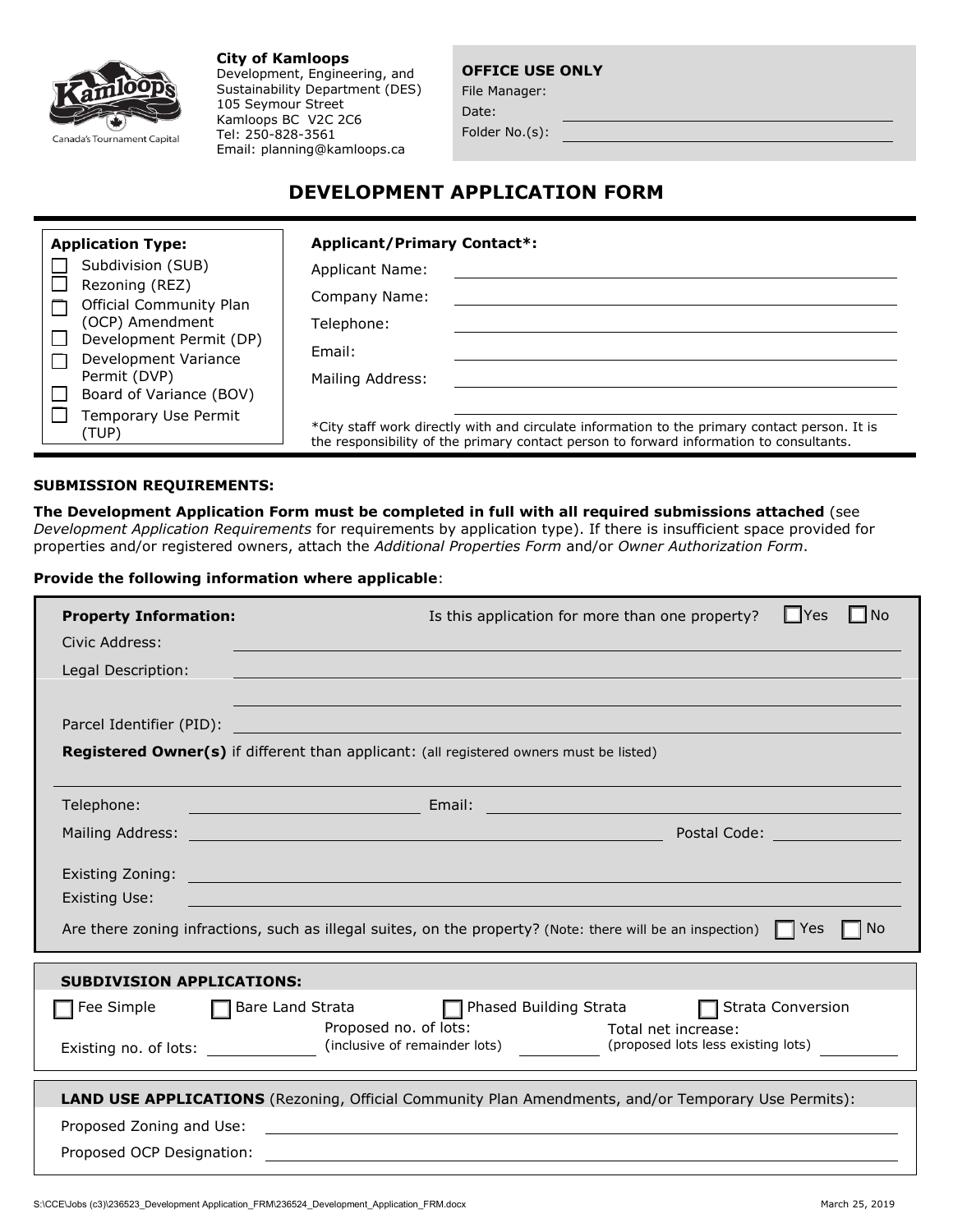| DEVELOPMENT PERMIT APPLICATIONS:                                                                                 |                                                                                                                                                                                                                                                                                                                         |
|------------------------------------------------------------------------------------------------------------------|-------------------------------------------------------------------------------------------------------------------------------------------------------------------------------------------------------------------------------------------------------------------------------------------------------------------------|
| Council-issued Development Permit<br>(improvement value greater than \$250,000 or DPs that<br>include variances) | Staff-issued Development Permit<br>(improvement value \$250,000 or less, eight or fewer units, Silt Bluffs<br>Hazard Zone, TRU or Intensive Residential DPs)<br>Minor Staff-issued Development Permit/Minor Amendment<br>(Riparian Areas Regulation [RAR], site planning, or landscaping only<br>or minor DP amendment) |
| Proposed Variances (if any):                                                                                     |                                                                                                                                                                                                                                                                                                                         |
| <b>VARIANCE APPLICATIONS:</b>                                                                                    |                                                                                                                                                                                                                                                                                                                         |
| Development Variance Permit<br>Proposed Variances:                                                               | Board of Variance (pre-existing, non-conformance, and/or hardship)                                                                                                                                                                                                                                                      |

#### **Authorization:**

As **Registered Owner(s)/Applicant** of the subject lands, I/we submit this application for the development of the subject properties and authorize the above noted Applicant/Primary Contact to act as my/our agent in regard to this application. If there are any changes in ownership, applicant, title or charges, legal description, or development proposal while this application is pending, DES will be notified in writing immediately. I/we have completed the above form and submitted all documents as described in the *Development Application Requirements* and certify the information contained herein is correct to the best of my/our knowledge. I/we understand that this application, including submitted plans/reports, are public information and may be reproduced for the purpose of application processing. I/we understand the personal information collected on this form is collected for the purpose of processing this application and for administrative purposes and is collected under the authority of the *Local Government Act*. **I/we provide authorization for DES staff to conduct an inspection of the subject properties, including buildings, and understand that the application may not be processed until the properties are in compliance with City bylaws.** 

| <b>Applicant/Primary Contact Name</b> | <b>Signature</b> | <b>Date</b> |
|---------------------------------------|------------------|-------------|
| Owner/Authorized Signatory Name       | Signature        | Date        |
| Owner/Authorized Signatory Name       | Signature        | Date        |

| <b>Subdivision Application Fees:</b>                                                                                                                                                                                                                              |                   |                                                 |                   |  |  |  |  |  |
|-------------------------------------------------------------------------------------------------------------------------------------------------------------------------------------------------------------------------------------------------------------------|-------------------|-------------------------------------------------|-------------------|--|--|--|--|--|
| Fee Simple                                                                                                                                                                                                                                                        | $$750 + $100/lot$ | Final Approval or Reapproval                    | \$50              |  |  |  |  |  |
| PLA Extension or Amendment                                                                                                                                                                                                                                        | \$250             | Bare Land Strata or Strata Conversion           | $$500 + $100/lot$ |  |  |  |  |  |
| Phased Building Strata                                                                                                                                                                                                                                            |                   | $$250 + $100/lot$ Phased Strata Form P Approval | \$100             |  |  |  |  |  |
| Where applicable, a 2% construction inspection fee, based on the certified estimate of construction value for off-site construction of municipal services<br>prepared by a professional engineer, will be payable in conjunction with final subdivision approval. |                   |                                                 |                   |  |  |  |  |  |
| <b>Land Use Application Fees:</b>                                                                                                                                                                                                                                 |                   |                                                 |                   |  |  |  |  |  |
| Rezoning                                                                                                                                                                                                                                                          | \$1,500           | Temporary Use Permit                            | \$750             |  |  |  |  |  |
| Official Community Plan Amendment                                                                                                                                                                                                                                 | \$1,500           |                                                 |                   |  |  |  |  |  |
| <b>Development Permit Application Fees:</b>                                                                                                                                                                                                                       |                   |                                                 |                   |  |  |  |  |  |
| Development Permit (Council-issued)                                                                                                                                                                                                                               | \$1,000           | Development Permit (Staff-issued)               | \$500             |  |  |  |  |  |
| Development Permit Amendment                                                                                                                                                                                                                                      | \$100             | RAR Development Permit                          | \$100             |  |  |  |  |  |
| <b>Variance Application Fees:</b>                                                                                                                                                                                                                                 |                   |                                                 |                   |  |  |  |  |  |
| Development Variance Permit                                                                                                                                                                                                                                       | \$800             | Board of Variance                               | \$200             |  |  |  |  |  |
| <b>Combined Application Fees:</b>                                                                                                                                                                                                                                 |                   |                                                 |                   |  |  |  |  |  |
| OCP/Rezoning                                                                                                                                                                                                                                                      | \$2,300           | Rezoning/Development Permit                     | \$2,200           |  |  |  |  |  |
| Rezoning/Development Variance Permit                                                                                                                                                                                                                              | \$2,000           |                                                 |                   |  |  |  |  |  |